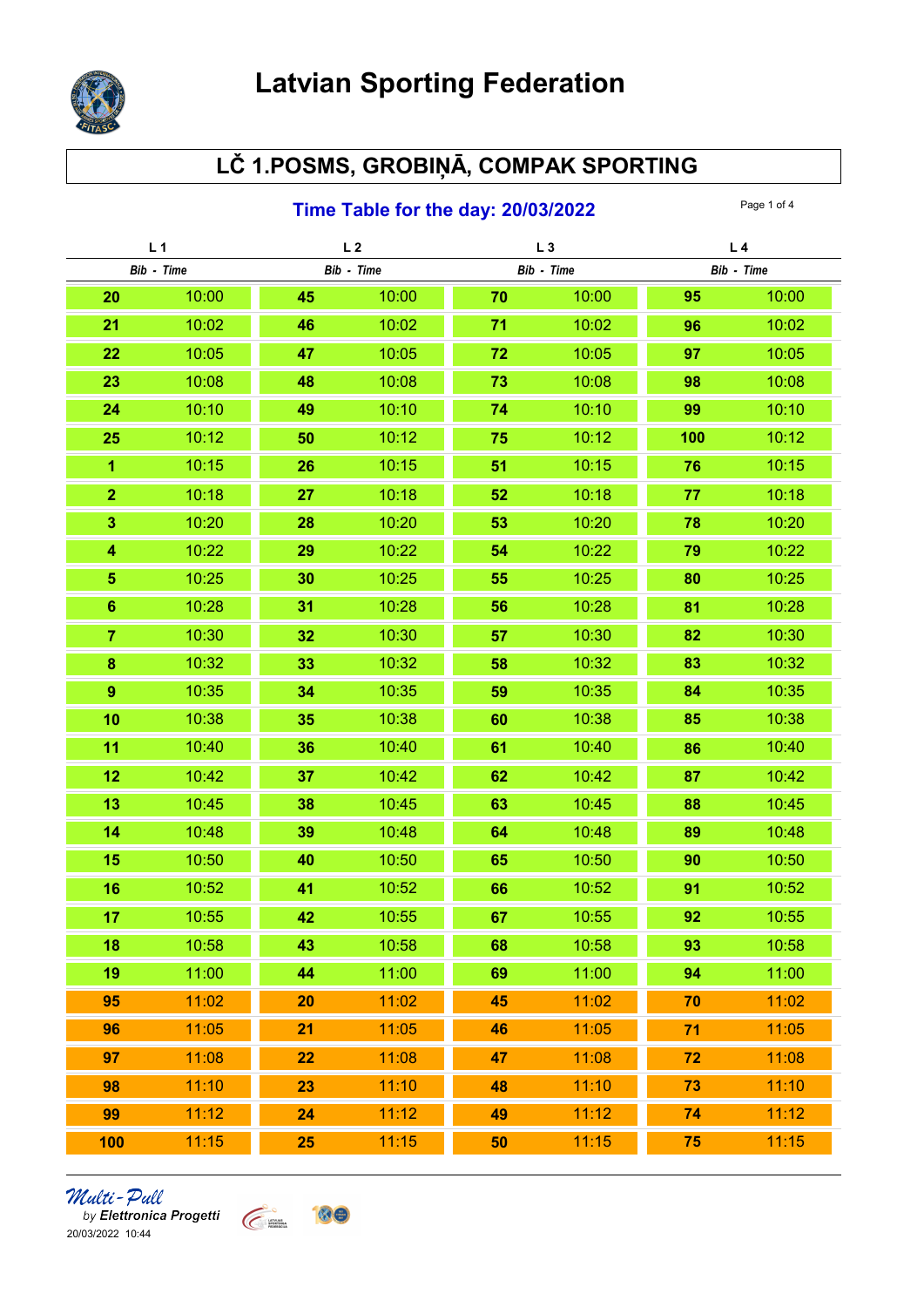### Time Table for the day:  $20/03/2022$  Page 2 of 4

| L <sub>1</sub> |       | L <sub>2</sub>   |       | L <sub>3</sub>          |       | L <sub>4</sub> |       |
|----------------|-------|------------------|-------|-------------------------|-------|----------------|-------|
| Bib - Time     |       | Bib - Time       |       | Bib - Time              |       | Bib - Time     |       |
| 76             | 11:18 | 1                | 11:18 | 26                      | 11:18 | 51             | 11:18 |
| 77             | 11:20 | $\overline{2}$   | 11:20 | 27                      | 11:20 | 52             | 11:20 |
| 78             | 11:22 | $\mathbf{3}$     | 11:22 | 28                      | 11:22 | 53             | 11:22 |
| 79             | 11:25 | 4                | 11:25 | 29                      | 11:25 | 54             | 11:25 |
| 80             | 11:28 | 5                | 11:28 | 30                      | 11:28 | 55             | 11:28 |
| 81             | 11:30 | $6\phantom{1}$   | 11:30 | 31                      | 11:30 | 56             | 11:30 |
| 82             | 11:32 | 7                | 11:32 | 32                      | 11:32 | 57             | 11:32 |
| 83             | 11:35 | 8                | 11:35 | 33                      | 11:35 | 58             | 11:35 |
| 84             | 11:38 | $\boldsymbol{9}$ | 11:38 | 34                      | 11:38 | 59             | 11:38 |
| 85             | 11:40 | 10               | 11:40 | 35                      | 11:40 | 60             | 11:40 |
| 86             | 11:42 | 11               | 11:42 | 36                      | 11:42 | 61             | 11:42 |
| 87             | 11:45 | 12               | 11:45 | 37                      | 11:45 | 62             | 11:45 |
| 88             | 11:48 | 13               | 11:48 | 38                      | 11:48 | 63             | 11:48 |
| 89             | 11:50 | 14               | 11:50 | 39                      | 11:50 | 64             | 11:50 |
| 90             | 11:52 | 15               | 11:52 | 40                      | 11:52 | 65             | 11:52 |
| 91             | 11:55 | 16               | 11:55 | 41                      | 11:55 | 66             | 11:55 |
| 92             | 11:58 | 17               | 11:58 | 42                      | 11:58 | 67             | 11:58 |
| 93             | 12:00 | 18               | 12:00 | 43                      | 12:00 | 68             | 12:00 |
| 94             | 12:02 | 19               | 12:02 | 44                      | 12:02 | 69             | 12:02 |
| 70             | 12:45 | 95               | 12:45 | 20                      | 12:45 | 45             | 12:45 |
| 71             | 12:48 | 96               | 12:48 | 21                      | 12:48 | 46             | 12:48 |
| 72             | 12:50 | 97               | 12:50 | 22                      | 12:50 | 47             | 12:50 |
| 73             | 12:52 | 98               | 12:52 | 23                      | 12:52 | 48             | 12:52 |
| 74             | 12:55 | 99               | 12:55 | 24                      | 12:55 | 49             | 12:55 |
| 75             | 12:58 | 100              | 12:58 | 25                      | 12:58 | 50             | 12:58 |
| 51             | 13:00 | 76               | 13:00 | $\mathbf{1}$            | 13:00 | 26             | 13:00 |
| 52             | 13:02 | 77               | 13:02 | $\overline{2}$          | 13:02 | 27             | 13:02 |
| 53             | 13:05 | 78               | 13:05 | $\mathbf{3}$            | 13:05 | 28             | 13:05 |
| 54             | 13:08 | 79               | 13:08 | $\overline{\mathbf{4}}$ | 13:08 | 29             | 13:08 |
| 55             | 13:10 | 80               | 13:10 | $5\phantom{.0}$         | 13:10 | 30             | 13:10 |
| 56             | 13:12 | 81               | 13:12 | $6\phantom{a}$          | 13:12 | 31             | 13:12 |
| 57             | 13:15 | 82               | 13:15 | $\overline{7}$          | 13:15 | 32             | 13:15 |
| 58             | 13:18 | 83               | 13:18 | $\bf 8$                 | 13:18 | 33             | 13:18 |
| 59             | 13:20 | 84               | 13:20 | 9                       | 13:20 | 34             | 13:20 |
| 60             | 13:22 | 85               | 13:22 | 10                      | 13:22 | 35             | 13:22 |
| 61             | 13:25 | 86               | 13:25 | 11                      | 13:25 | 36             | 13:25 |

*Multi – Pull*<br>by Elettronica Progetti<br>20/03/2022 10:44

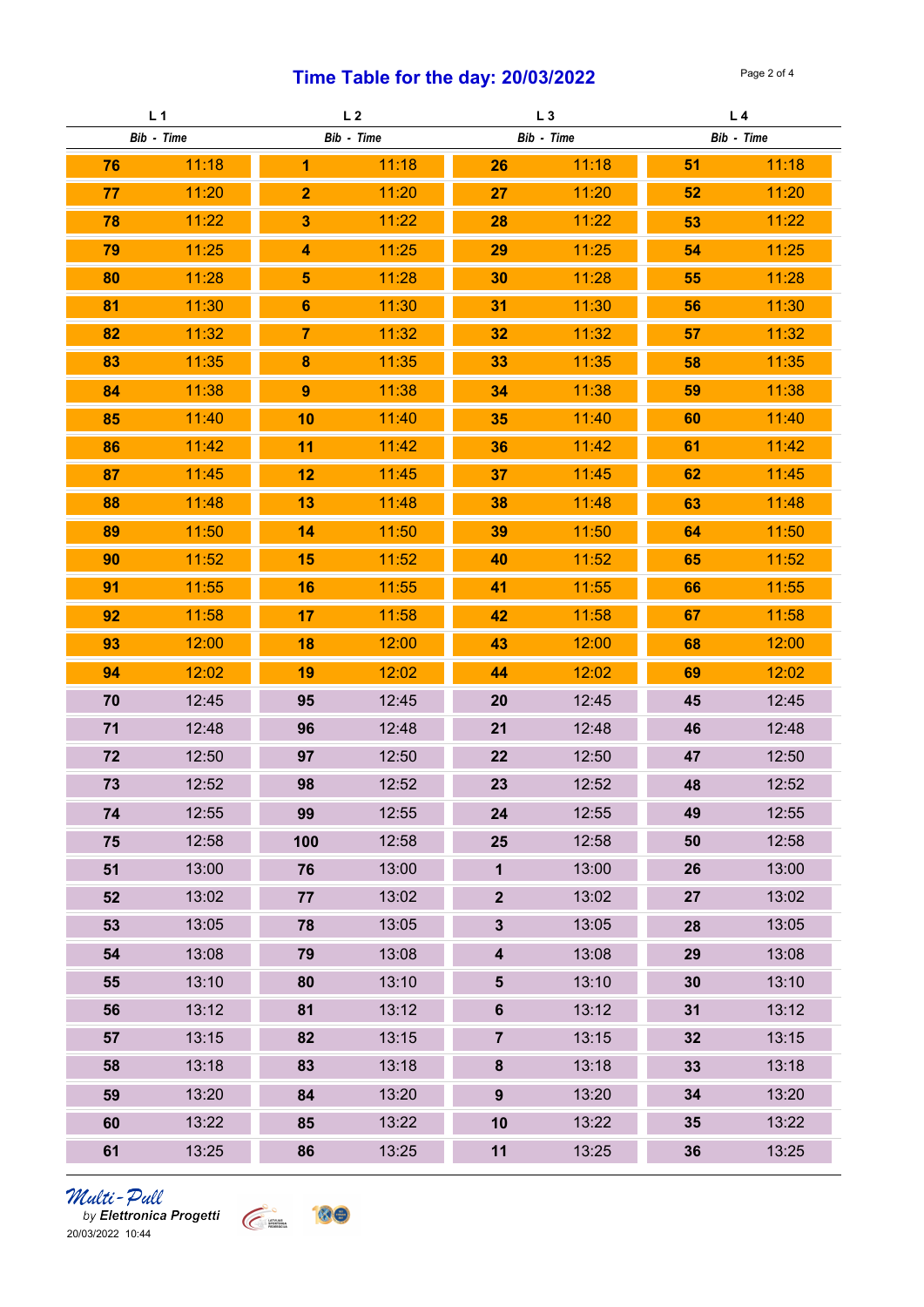#### **Time Table for the day: 20/03/2022** Page 3 of 4

| L1              |       | L <sub>2</sub> |       | $L_3$      |       | L <sub>4</sub>   |       |
|-----------------|-------|----------------|-------|------------|-------|------------------|-------|
| Bib - Time      |       | Bib - Time     |       | Bib - Time |       | Bib - Time       |       |
| 62              | 13:28 | 87             | 13:28 | 12         | 13:28 | 37               | 13:28 |
| 63              | 13:30 | 88             | 13:30 | 13         | 13:30 | 38               | 13:30 |
| 64              | 13:32 | 89             | 13:32 | 14         | 13:32 | 39               | 13:32 |
| 65              | 13:35 | 90             | 13:35 | 15         | 13:35 | 40               | 13:35 |
| 66              | 13:38 | 91             | 13:38 | 16         | 13:38 | 41               | 13:38 |
| 67              | 13:40 | 92             | 13:40 | 17         | 13:40 | 42               | 13:40 |
| 68              | 13:42 | 93             | 13:42 | 18         | 13:42 | 43               | 13:42 |
| 69              | 13:45 | 94             | 13:45 | 19         | 13:45 | 44               | 13:45 |
| 45              | 13:48 | 70             | 13:48 | 95         | 13:48 | 20               | 13:48 |
| 46              | 13:50 | 71             | 13:50 | 96         | 13:50 | 21               | 13:50 |
| 47              | 13:52 | 72             | 13:52 | 97         | 13:52 | 22               | 13:52 |
| 48              | 13:55 | 73             | 13:55 | 98         | 13:55 | 23               | 13:55 |
| 49              | 13:58 | 74             | 13:58 | 99         | 13:58 | 24               | 13:58 |
| 50              | 14:00 | 75             | 14:00 | 100        | 14:00 | 25               | 14:00 |
| 26              | 14:02 | 51             | 14:02 | 76         | 14:02 | 1                | 14:02 |
| 27              | 14:05 | 52             | 14:05 | 77         | 14:05 | $\overline{2}$   | 14:05 |
| 28              | 14:08 | 53             | 14:08 | 78         | 14:08 | 3 <sup>5</sup>   | 14:08 |
| 29              | 14:10 | 54             | 14:10 | 79         | 14:10 | $\boldsymbol{4}$ | 14:10 |
| 30              | 14:12 | 55             | 14:12 | 80         | 14:12 | 5                | 14:12 |
| 31              | 14:15 | 56             | 14:15 | 81         | 14:15 | $6\phantom{1}$   | 14:15 |
| 32              | 14:18 | 57             | 14:18 | 82         | 14:18 | 7                | 14:18 |
| 33              | 14:20 | 58             | 14:20 | 83         | 14:20 | $\boldsymbol{8}$ | 14:20 |
| 34              | 14:22 | 59             | 14:22 | 84         | 14:22 | $\boldsymbol{9}$ | 14:22 |
| 35              | 14:25 | 60             | 14:25 | 85         | 14:25 | 10               | 14:25 |
| 36              | 14:28 | 61             | 14:28 | 86         | 14:28 | 11               | 14:28 |
| 37              | 14:30 | 62             | 14:30 | 87         | 14:30 | 12               | 14:30 |
| 38 <sub>1</sub> | 14:32 | 63             | 14:32 | 88         | 14:32 | 13               | 14:32 |
| 39              | 14:35 | 64             | 14:35 | 89         | 14:35 | 14               | 14:35 |
| 40              | 14:38 | 65             | 14:38 | 90         | 14:38 | 15               | 14:38 |
| 41              | 14:40 | 66             | 14:40 | 91         | 14:40 | 16               | 14:40 |
| 42              | 14:42 | 67             | 14:42 | 92         | 14:42 | 17               | 14:42 |
| 43              | 14:45 | 68             | 14:45 | 93         | 14:45 | 18               | 14:45 |
| 44              | 14:48 | 69             | 14:48 | 94         | 14:48 | 19               | 14:48 |

Caution: These shooting timetables are indicative and may change (early or delay). The organizers cannot be held liable for any change. The shooter is advised to be kept informed about possible modification of the timetable and to reach the shooting range at least 30 minutes before the indicated time. All drawings and all shooting tables will be displayed at the Club House.



by Elettronica Progetti 20/03/2022 10:44